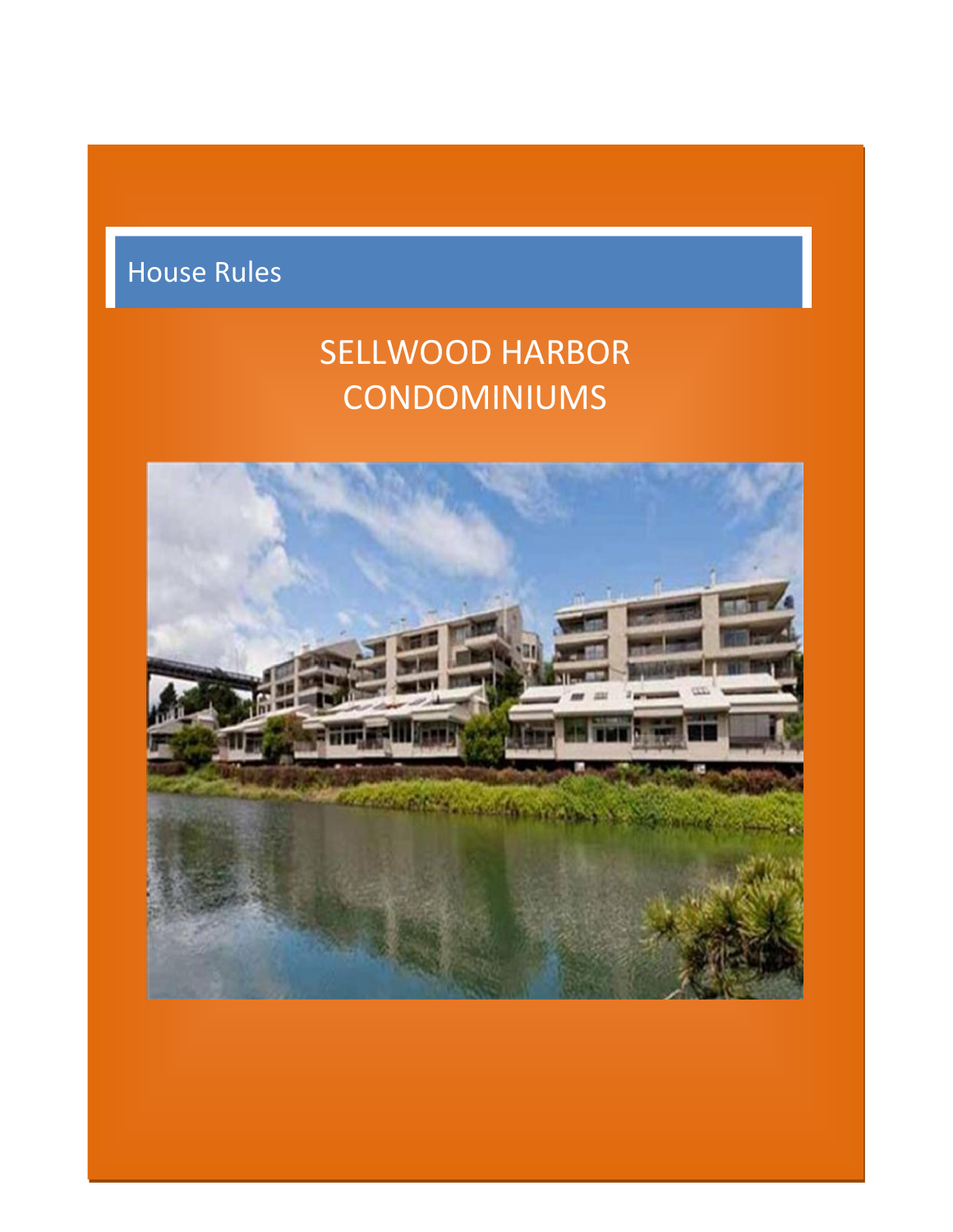## Table of Contents

| <b>INTRODUCTION</b>                                              | $\boldsymbol{4}$ |
|------------------------------------------------------------------|------------------|
| <b>SCOPE OF HOUSE RULES</b>                                      | 4                |
| <b>GENERAL INFORMATION</b>                                       | 5                |
| <b>HANDLING AN EMERGENCY</b>                                     | 5                |
| PROPERTY MANAGEMENT COMPANY                                      | 6                |
| <b>HOUSE RULES</b>                                               | 7                |
| <b>RENTALS</b>                                                   | 7                |
| RULES ENFORCEMENT FEES AND PROCEDURE FOR ASSESSMENT OF VIOLATION | 8                |
| <b>CONTACT INFORMATION</b>                                       | 9                |
| <b>WATER HEATERS</b>                                             | 9                |
| <b>WINTERIZING AND VACANT UNITS</b>                              | 9                |
| <b>STORAGE</b>                                                   | 9                |
| <b>GARBAGE DISPOSAL</b>                                          | 10               |
| <b>GENERAL USE AND MAINTENANCE</b>                               | 11               |
| <b>PETS</b>                                                      | 12               |
| <b>BALCONIES AND DECKS</b>                                       | 13               |
| <b>FIREPLACES</b>                                                | 14               |
| <b>BARBECUES, OPEN FIRES AND PATIO HEATERS</b>                   | 14               |
| <b>DRIVING SPEEDS</b>                                            | 14               |
| <b>INSURANCE</b>                                                 | 14               |
| <b>LANDSCAPING</b>                                               | 15               |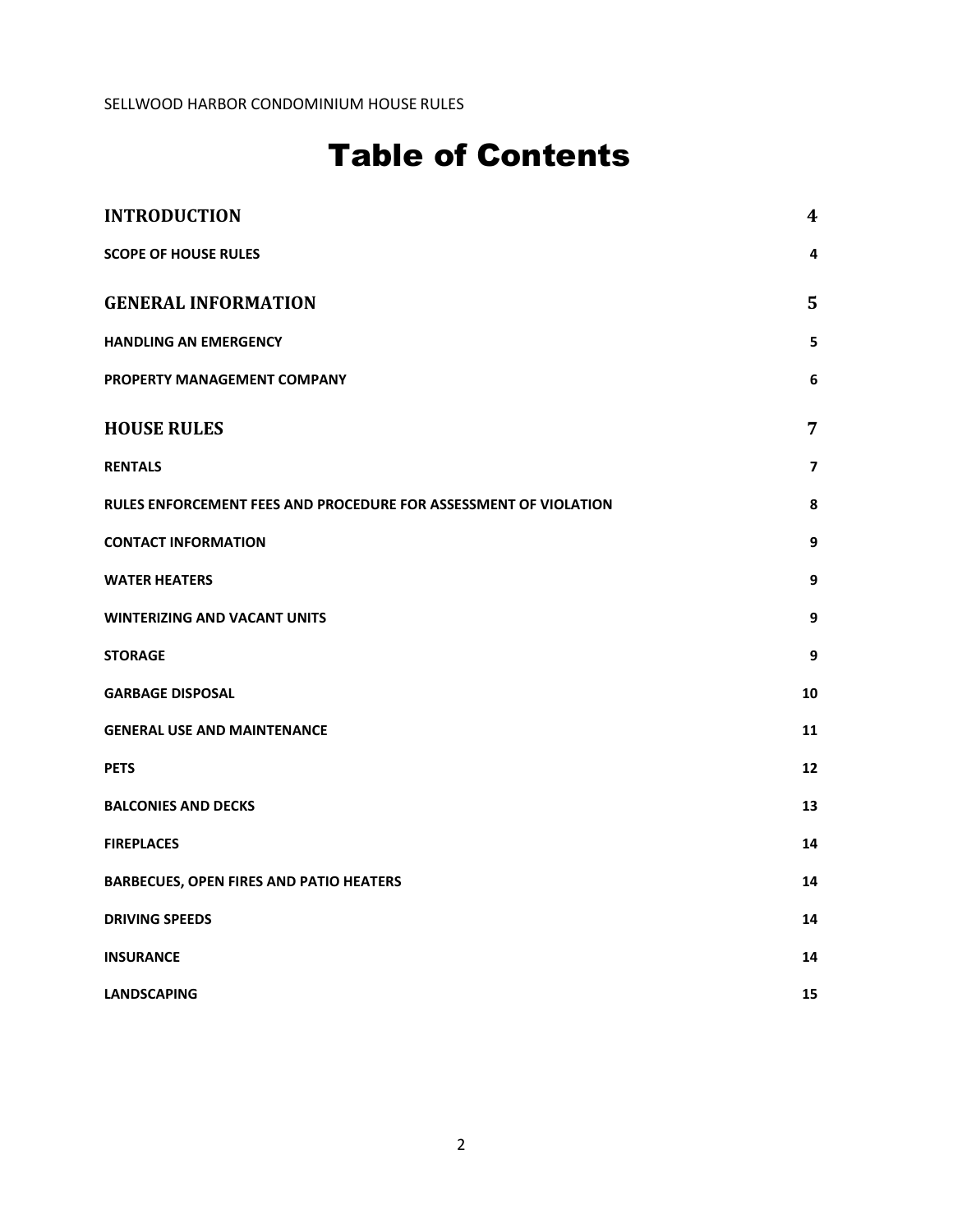| <b>RECREATIONAL FACILITIES</b>        | 15 |
|---------------------------------------|----|
| <b>SWIMMING POOL</b>                  | 15 |
| <b>TENNIS COURTS</b>                  | 16 |
| <b>FITNESS CENTER</b>                 | 16 |
| <b>MISCELLANEOUS</b>                  | 16 |
| <b>PARKING</b>                        | 17 |
| <b>RECREATIONAL VEHICLES</b>          | 18 |
| <b>HOMEOWNER DUES</b>                 | 18 |
| LISTINGS, SHOWINGS AND ESTATE SALES   | 18 |
| <b>ADDITIONS OR CHANGES TO UNIT</b>   | 19 |
| *SOUND PROOFING                       | 19 |
| <b>CONTRACTOR SCHEDULING</b>          | 20 |
| LICENSES, BONDING AND INSURANCE       | 21 |
| <b>CONTRACTOR PARKING</b>             | 21 |
| <b>DEBRIS REMOVAL</b>                 | 21 |
| <b>UTILITIES</b>                      | 21 |
| <b>CLEAN UP</b>                       | 21 |
| <b>STORAGE OF TOOLS AND MATERIALS</b> | 22 |
| <b>OVERSIGHT/ENFORCMENT</b>           | 22 |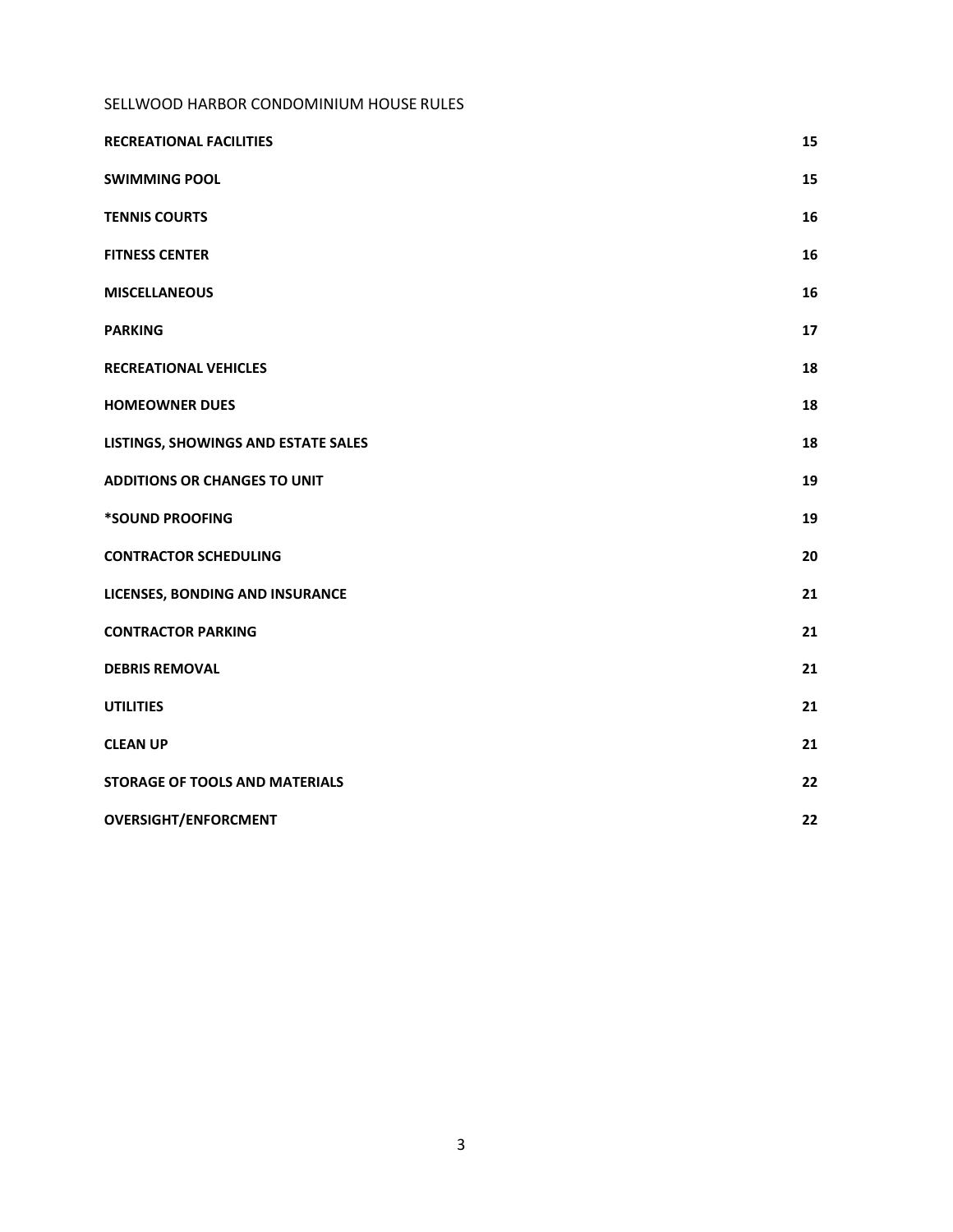## <span id="page-3-0"></span>**Introduction**

#### <span id="page-3-1"></span>*SCOPE OF HOUSE RULES*

#### *TO ALL OWNERS AND RESIDENTS OF SELLWOOD HARBOR CONDOMINIUMS:*

These rules have been formulated for Sellwood Harbor in accordance with the Condominium's governing documents. You are responsible to review them carefully as they apply to not only owners and tenants but also any of their guests. These rules, while lengthy, are necessary for the preservation of a pleasant living environment, as well as the protection of your investment and control of maintenance costs.

The Board of Directors and BPM Management (our management company) have the responsibility of enforcing these rules and we hope you will cooperate with them.

Living in close proximity with others requires consideration and a sense of responsibility for your actions. We have a lovely community, and it will remain that way with your help andcooperation.

These Rules supersede any implied or oral understanding. Dated February 11, 2020.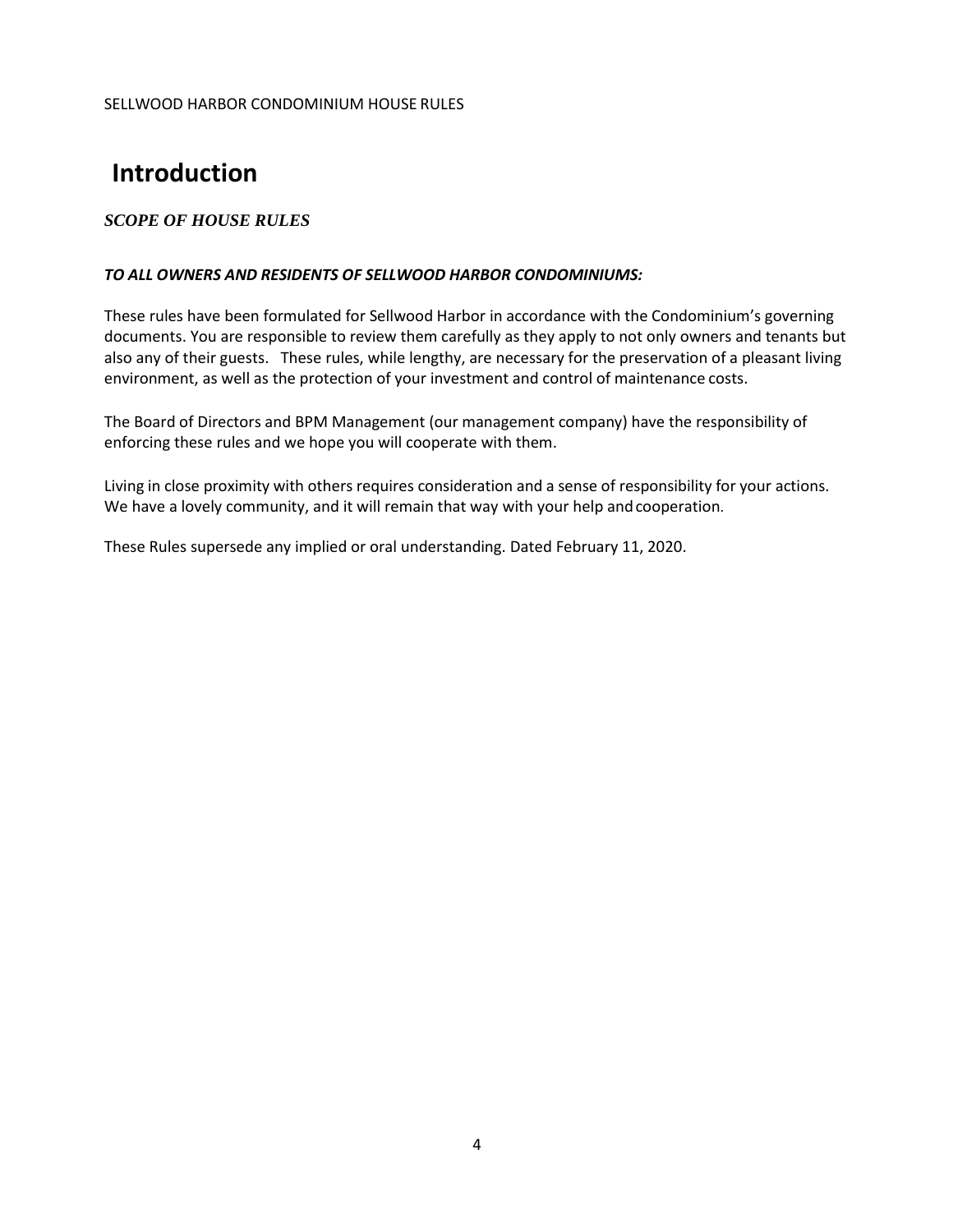### <span id="page-4-0"></span>**General Information**

#### <span id="page-4-1"></span>*HANDLING AN EMERGENCY*

- 1. Emergency Services (24 hours) Police, Fire and Medical call 911
- 2. For a gas leak call NW Natural Gas immediately at 1-800-882-3377
- 3. Emergency Power Outage Response (24 hours) call PGE at 503-464-7777. When the power does come back on and the elevators or gates are not working, the following steps should be taken:
	- a. Notify BPM at 503-334-2198 Monday Friday 8am-5pm or after-hours at 503-850-2887
	- b. Determine which elevators are not working. Make sure no one is stranded inside the elevator. If someone is in an elevator, instruct them to use the emergency phone in the elevator.
	- c. If the south gate opens due to an emergency, it can be reset. The procedure is:
		- 1) Go to the gate house and inside there is a lockbox
		- 2) Hit the center black button to clear it first then use the code that is posted on the Sellwood website's main page or by contacting BPM. Be careful to push the buttons one at a time as the box is sensitive.
		- 3) After you input the code pull the top center black button down and pull out towards you.
		- 4) Key is inside
		- 5) At the gate there is a box to the right facing the gate from the inside. There you will see two silver arms with a lock through them.
		- 6) After you remove the lock with the key push the one lever that looks like a step pedal down.
		- 7) Then take the gate and carefully roll open
		- 8) Please make sure to replace the lock and key
- 4. Insurance Claims Contact BPM and your insurance company immediately.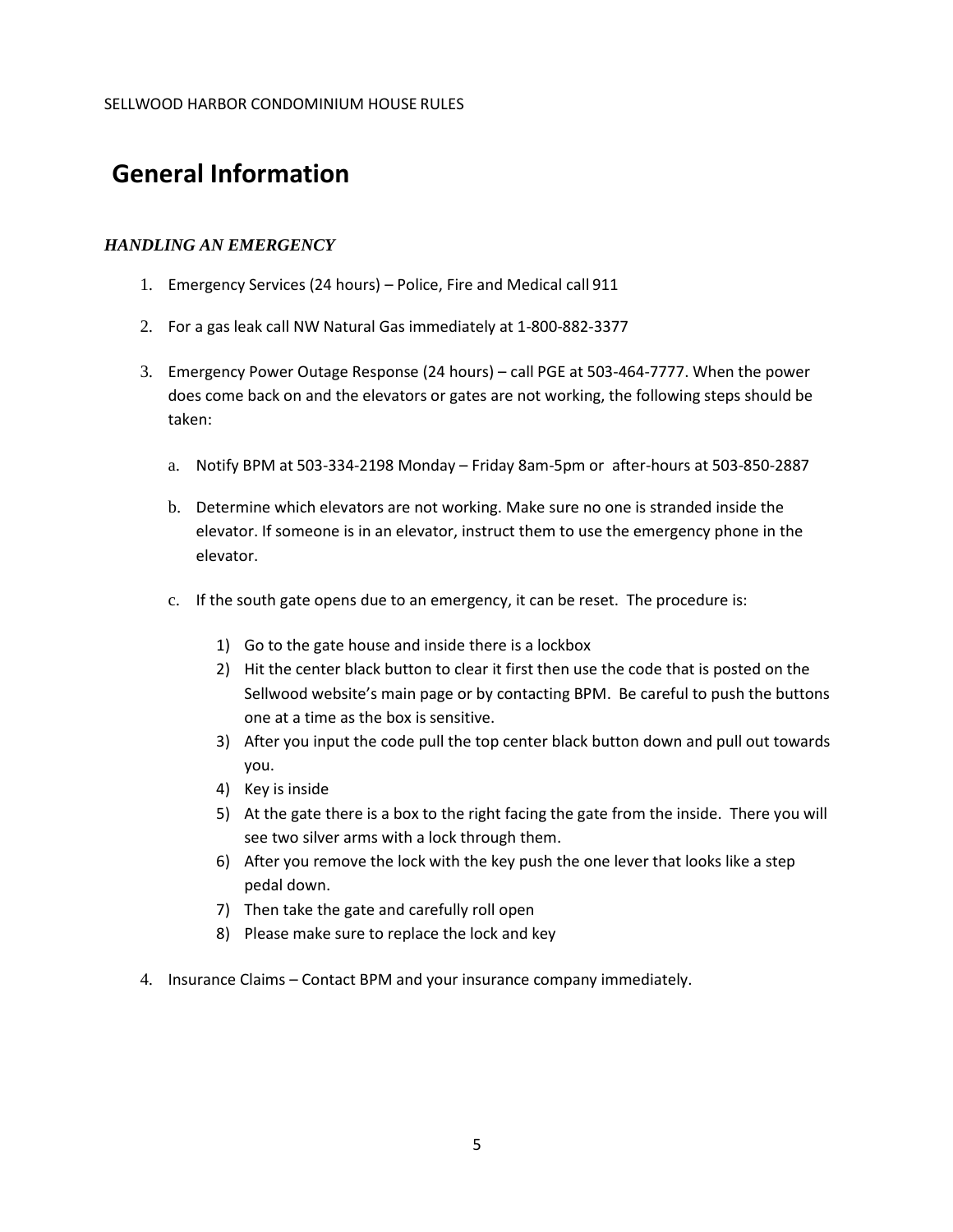#### <span id="page-5-0"></span>*PROPERTY MANAGEMENT COMPANY*

| <b>BPM HOA Management</b>                                | Phone: 503-334-2198 |
|----------------------------------------------------------|---------------------|
| Susan West, Manager                                      |                     |
| 1800 SW 1st Ave., #One                                   | Fax:503-764-9032    |
| Portland, OR 97201                                       |                     |
| susan@bpmmgmt.com                                        |                     |
| Eric Gordon, Director of Maintenance<br>eric@bpmmgmt.com | Phone: 503-334-2198 |
| On-site Maintenance - SW Harbor                          | Phone: 503-334-2198 |
| swhmaintenance@bpmmgmt.com                               |                     |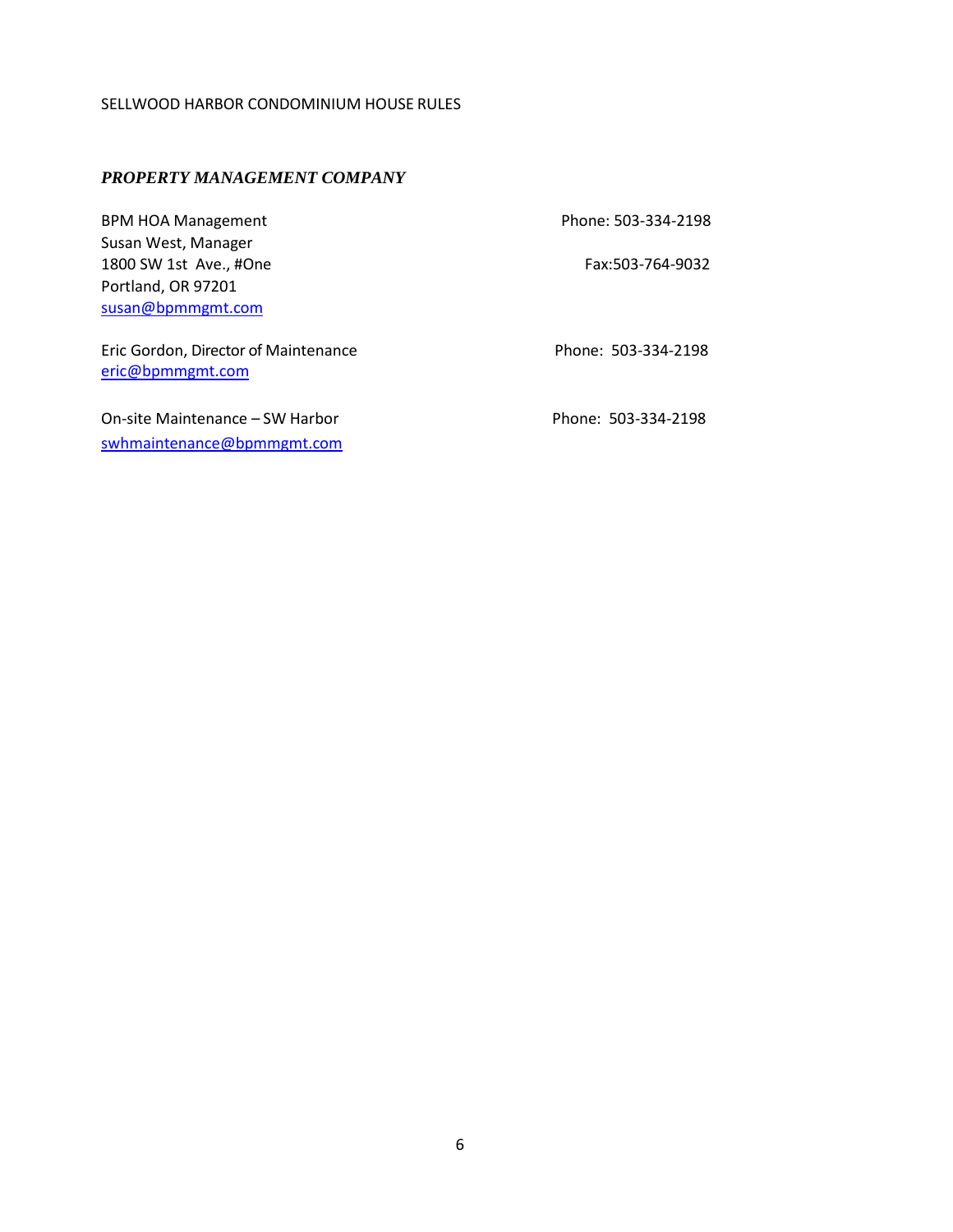## <span id="page-6-0"></span>**House Rules**

#### <span id="page-6-1"></span>*RENTALS*

Consistent with mortgage lending practices, no more than 25% (9) units will be rented or leased at any given time. Owners will be responsible for the action of their tenants. This means that fines imposed for rules violations accrue against the owner, not the tenant. Tenants are required to abide by the Condominium Rules, Declaration and Bylaws. It is the owner's responsibility to keep their tenants informed of all rules.

Owners must explain that SHC is a condominium community; Owners must supply and explain the rules and regulations to their tenants, making sure they understand the obligations of complying. For further information see section 7.8 in the bylaws.

If an owner rents their property, that owner also rents the use of Sellwood Harbor recreational facilities with the unit. Therefore the owner releases the right to use those facilities.

Short term rentals (6 months or less) including but not limited to AirBnb or VRBO, are not allowed.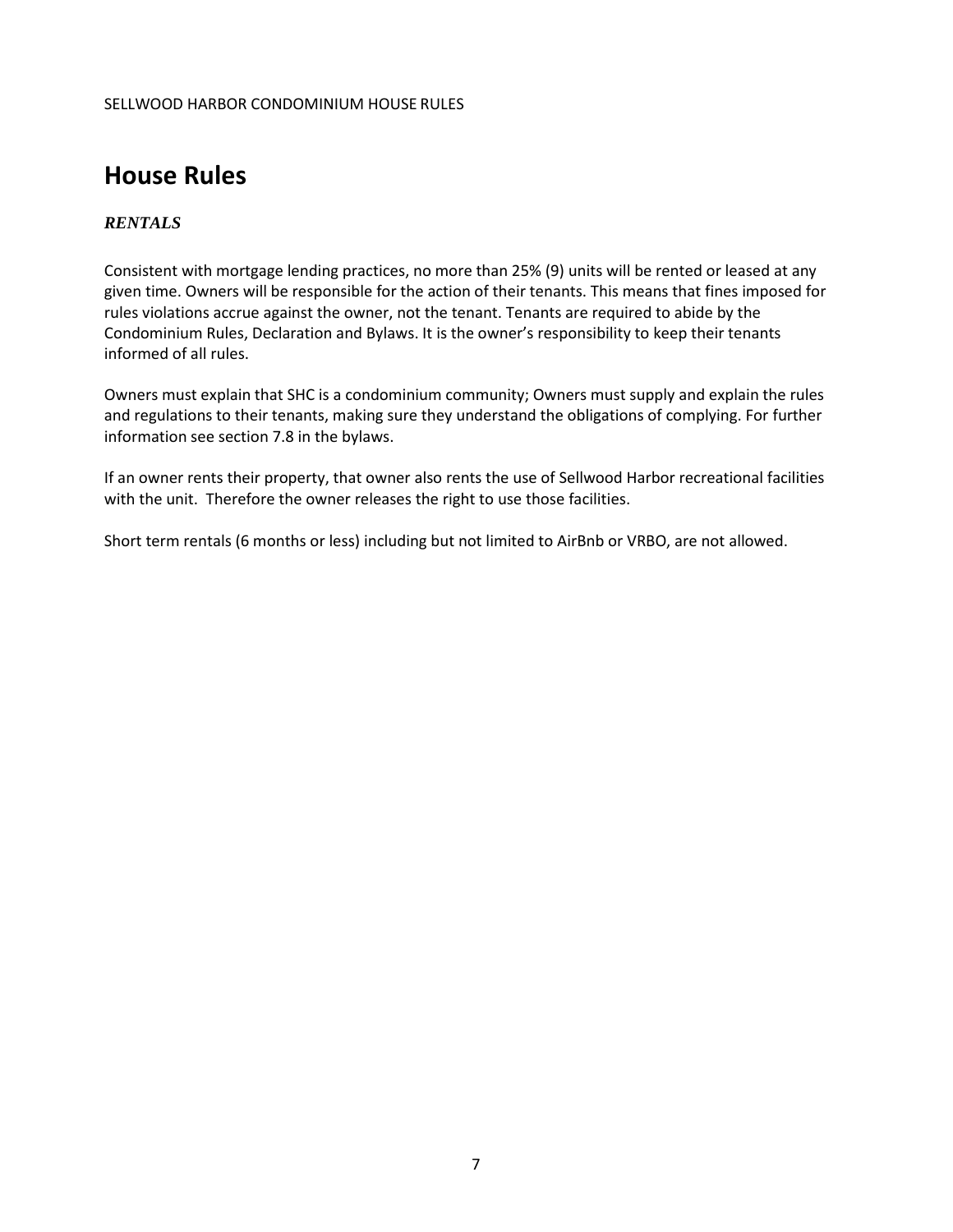#### <span id="page-7-0"></span>*RULES ENFORCEMENT FEES AND PROCEDURE FOR ASSESSMENT OF VIOLATION*

It is the intent of the Board of Directors to maintain an attractive community and orderly use of the common and limited common areas as outlined in the Declaration of Unit Ownership and Bylaws of the Association of Unit Owners of SHC.

Therefore, the following procedures shall be used in addressing violations of the specific rules and restrictions as outlined in the Declarations and Bylaws of the Sellwood Harbor Condominium Homeowner's Association.

First and foremost we encourage you to be neighborly and try to communicate to one another before reporting a complaint to the management company. If this cannot be achieved then please follow the steps below:

- 1. Violations of the rules should be reported to BPM in writing or by email and BPM will confirm the violation and act within 48 business hours.
- 2. BPM will report rules violations to the Board in a timely manner. The Board will afford the resident in violation of a rule/rules the opportunity for a fairhearing if required.
- 3. Following determination of rules violation, the individual in violation and the unit owner, if different than the resident, shall be notified in writing by BPM of the specific violation, correction required, length of time to be corrected and the consequences of non-compliance.
- 4. If the requested corrections have not been made within the time frame given and the violator has made no attempt at reconciliation, BPM or the responsible Board of Directors designee may request further action.
- 5. The fine shall be in the amount of \$50-500 at the Board's discretion depending on the severity of the violation. An additional \$50 will accrue each day the violation continues. If the secured fine reaches the sum of \$600, a lien shall be filed against the unit in question. Accrual shall begin after the compliance period has expired and will continue until such time as the violation is corrected.
- 6. Fines are due and payable immediately by the unit owners and are not to be considered in lieu of compliance or compensation for any damage that may be incurred as a result of the specific violation. Charges for legal, filing, and processing fees and compensation for any incurred damage is also the responsibility of the unit owner and payable immediately.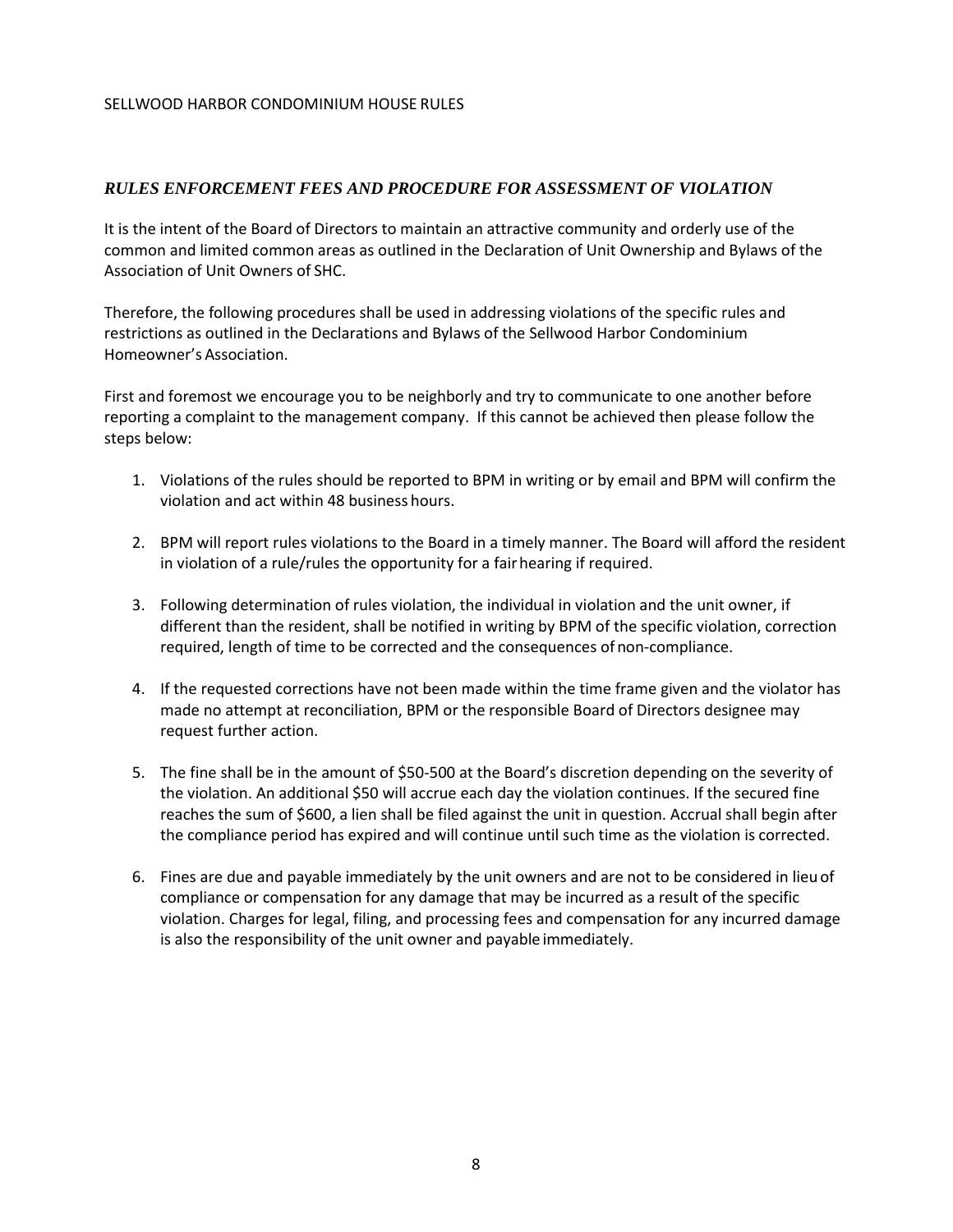#### <span id="page-8-0"></span>*CONTACT INFORMATION*

Owners are responsible to ensure all owner/tenant information on file with BPM is kept current; when changes occur, please contact BPM right away.

#### <span id="page-8-1"></span>*WATER HEATERS*

If your conventional standard water heater is more than 10 years old it must be replaced at the owner's expense. If your tankless water heater is more than 20 years old it must be replaced at the owner's expense. Exceptions may be granted by the BOD.

#### <span id="page-8-2"></span>*WINTERIZING – EXTENDED VACATIONS AND UNOCCUPIED UNITS*

In an attempt to mitigate freeze damage, owners are required to maintain heat to their units at all times during the winter. A minimum of 56 degrees must be maintained. Owners will also be responsible for turning off, draining and insulating their exterior hose bibs. Owners will also be responsible for turning off washing machines, dishwashers and separate ice machines if they are going to be absent for more than 30 days.

#### <span id="page-8-3"></span>*STORAGE*

- 1. Decks and balconies and other areas visible to the outside must be kept neat and free from clutter: laundry, broken furniture, dead plants, empty boxes or other unsightlyobjects.
- 2. The Association assumes no liability for any loss or damage to articles stored in any commonor other storage areas.
- 3. The Fire Marshal has informed the Association that nothing is to be stored in the fire stairwells. Any items found in the stairwells will be removed immediately in order to avoidfines.
- 4. Closets near the elevators on the first floor of buildings A, B and C contain electrical panels and must not be used for any storage per fire codes.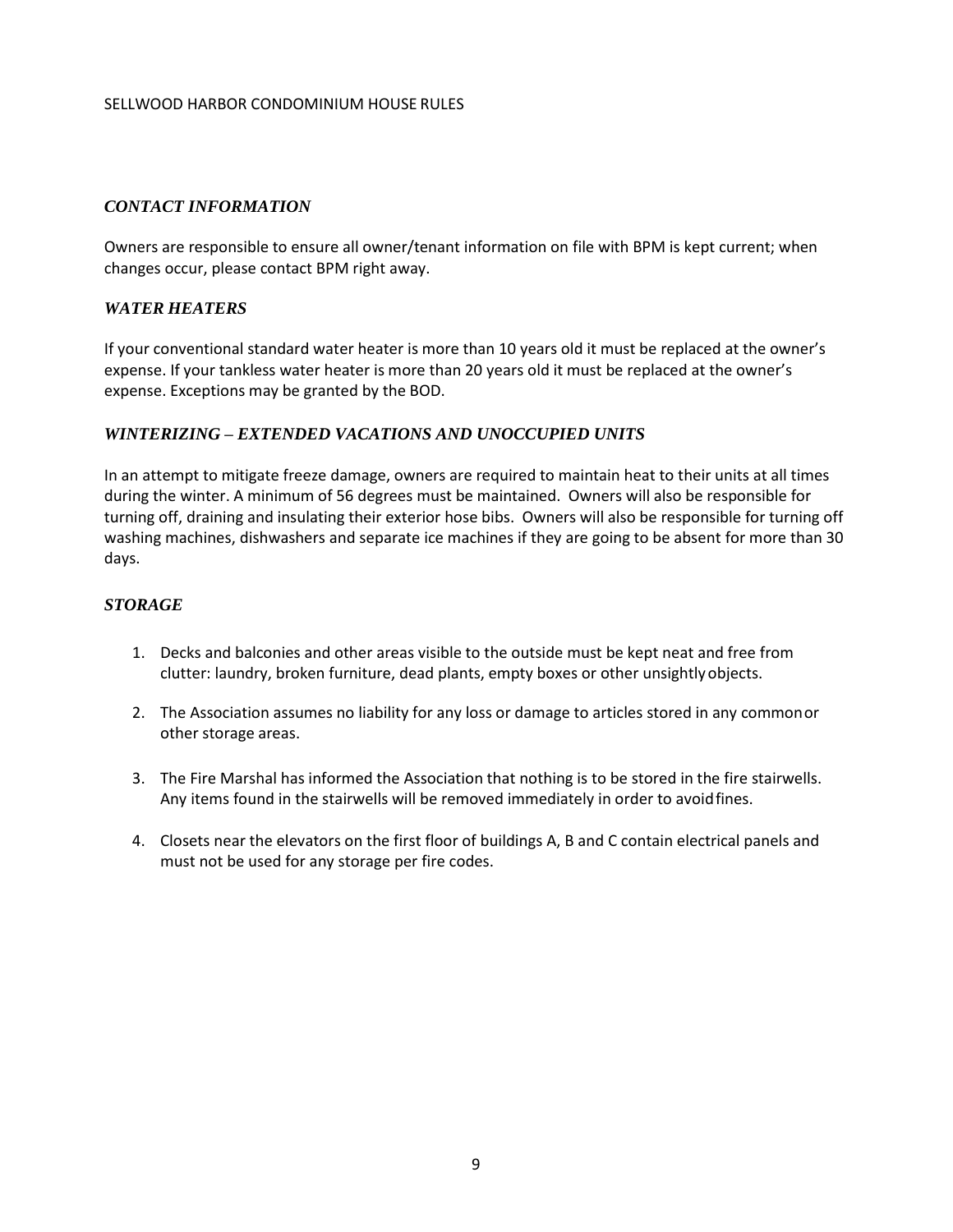#### <span id="page-9-0"></span>*GARBAGE DISPOSAL*

In an attempt to better utilize the space in the garbage areas and to avoid additional expense for more pick-ups and maintenance, please do the following:

- 1. No garbage, trash or other waste shall be deposited or maintained on any part of the property except in areas or containers designed for such items.
- 2. Please place garbage in plastic bags and secure.
- 3. Break down boxes and place in garbage bin area.
- 4. Do not leave tires, furniture or other such items in the garbage bin areas. It is the responsibility of the individual owner to haul away these types of articles.
- 5. Animal litter must be placed in a plastic bag and tightly secured before depositing into the garbage bins.
- 6. Recycle according to current standards.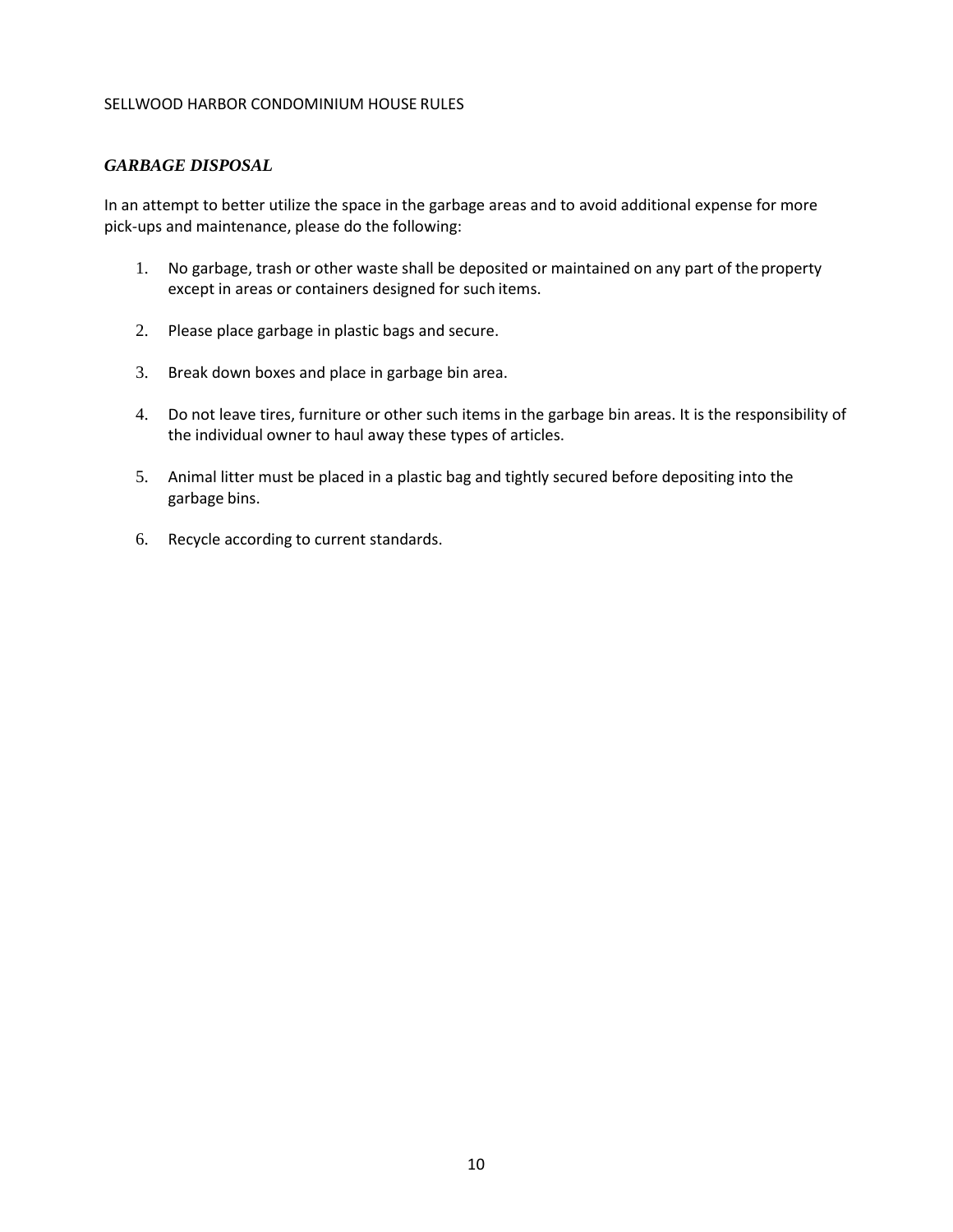#### <span id="page-10-0"></span>*GENERAL USE AND MAINTENANCE*

1. The term "Common Area" denotes those areas outside units that are jointly owned by all homeowners. Maintenance of Limited Common Areas assigned to each individual owner, i.e.,

storage areas and patios, is the responsibility of that owner. Owners should keep these areas clean and free of clutter.

- 3. Elevator lobbies on floor 2 and 3 may be decorated by the owners in a manner that is agreeable to the owners of that floor. The décor of other common areas, such as the garage lobbies, may be chosen by a committee of residents who use the particular area.
- 4. A unit owner needs to seek the permission of the Board of Directors before changing the appearance of common elements.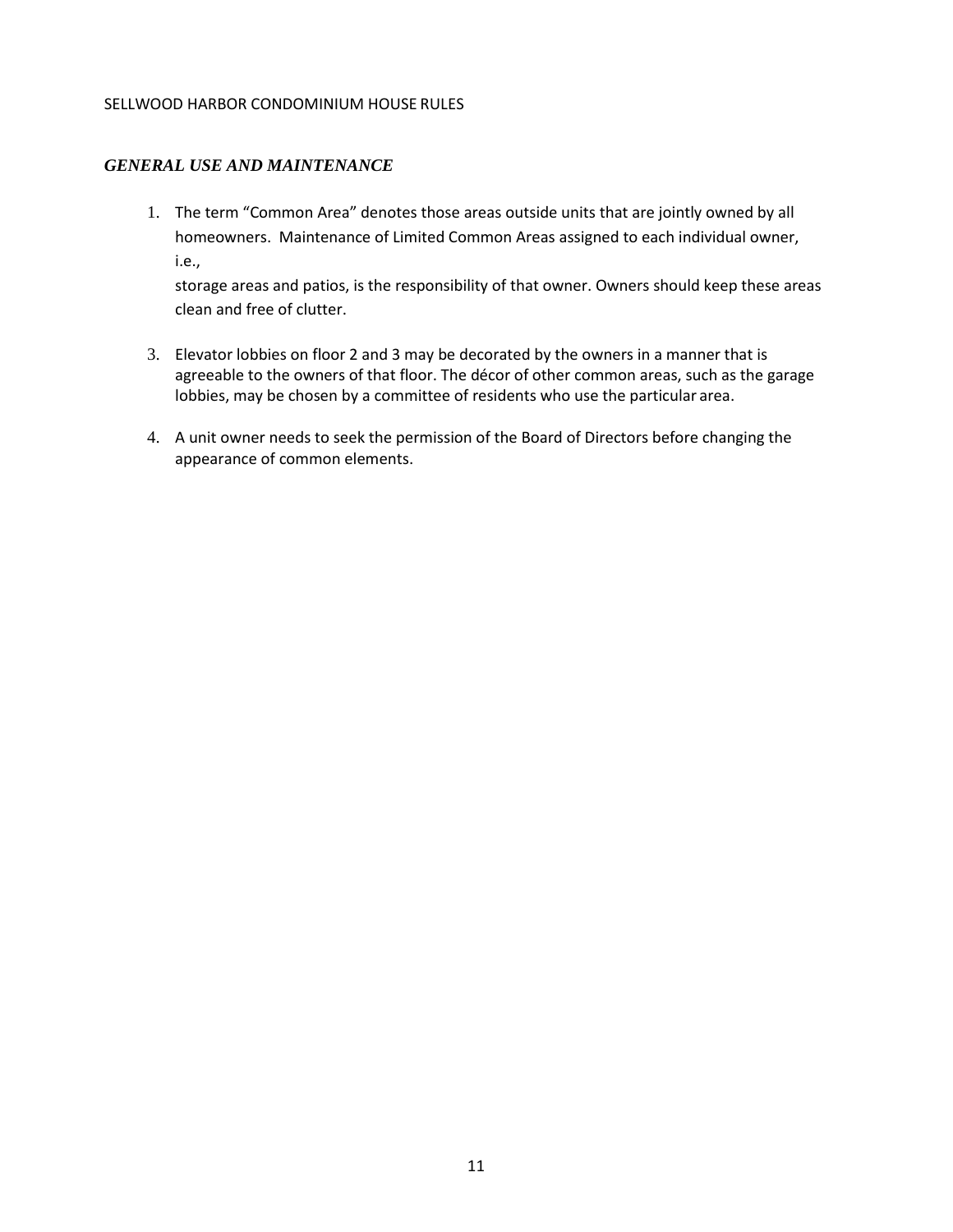#### <span id="page-11-0"></span>*PETS*

- 1. All pets, including those of guests, must be kept on a leash while outside a unit. Pets will not be tethered or attached to anything on the property at any time. A unit owner, or their tenant, may be required to remove a pet after receipt of two notices in writing from the Board of Directors of violations of any rule, regulation or restriction governing pets within the community. No pet breeding is permitted on the premises.
- 2. Owners are expected to control any domestic pet that makes frequent continuous sounds which unreasonably disturbs other owners. If necessary, owners should remove any such pet from the Sellwood Harbor community.
- 3. The only designated pet relief area is the gravel section at the NW portion of the property under the bridge. The plantings, grass and bark throughout the property are not to be used.
- 4. Any damage caused by a pet any part of the common or limited common elements shall be the full responsibility of the owner. If the pet damages the landscaping, the cost to replace or repair will be incurred by the unit owner as determined by the Board of Directors.
- 5. All pets should be licensed and vaccinated as required by Local Law.
- 6. All pet waste (sand, litter, paper, etc.) shall be secured and disposed of into garbage.
- 7. Financial and all other responsibility for any personal injury or personal property damage caused to any unit owner, occupant, guest or employee of the building or to any member of the public shall be solely that of the pet owner.
- 8. Pets are not allowed at the pool.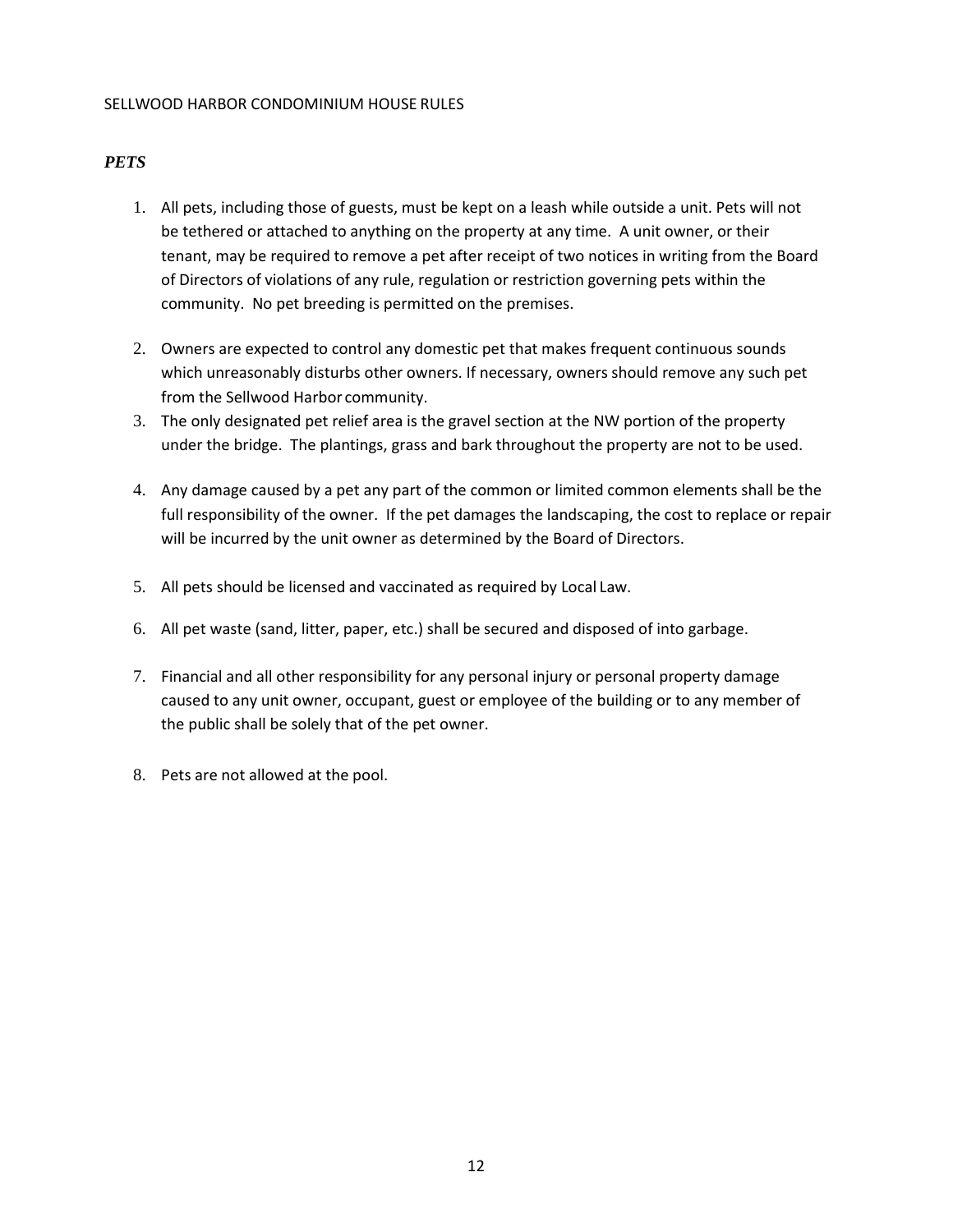#### <span id="page-12-0"></span>*BALCONIES AND DECKS*

1. Guide for care of Gaco-covered walkways in Building A, B and C (between elevators and unit entrances):

Do not pressure wash the Gaco coated surfaces. Resurfacing of walkways with elastomeric Gaco occurred in 2004. Maintaining the integrity of that surface is vital not only for aesthetic reasons but also for the protection and waterproofingof the underlying wooden structures. Owners are responsible for cleaning the area in front of their unit. The following steps are recommended: wet surface with water before applying Simple Green. Allow Simple Green to stand for several minutes after scrubbing with broom or brush. Then rinse thoroughly with water.

Sharp or heavy items may damage the membrane as will any item that is in direct contact with the Gaco surface without allowing for any air circulation. It is recommended that planters be elevated. Fertilizer spills should be removed immediately. Door mats made of sisal or any material which allows some air circulation are preferable over flat rubbermats.

- 2. Only furniture and potted plants appropriate to balconies or decks, hallways and lobbies may be used. The Board of Directors shall regulate storage of other items on balconies orpatios.
- 3. The watering of plants, sweeping and mopping of balconies or decks and adjacent areas shall be accomplished in a manner which will not create a nuisance to persons residing in lower oradjacent units or to persons on the grounds of the premises. Articles shall not be thrown off the balconies or patios. Containers shall be placed under all pots to avoid water dripping to the patios and balconies below.
- 4. The Board of Directors may regulate the nature of items which may be visible to the common elements or outside the condominium.
- 5. It is prohibited to hang or shake dust rags, mops and similar items from the windows or decks or terraces, or to clean such items by beating them on an exterior part of thebuildings.
- 6. The following deck loading limitations for decorative planters or similar objects has been determined. These allowances are based on the design parameters of the decks as well as an allowance for persons or other live loads which may possibly be applied to the structure.
	- A. 150 lb. planters 2'-0" minimum distance between planters.
	- B. 150 lb. 500 lb. planters 2'0" clear space minimum in each direction around planter and/or 4'0" minimum distance center-to-center of planters.
	- C. 500 lb. 800 lb. planters 4'0" clear space in each direction around planter and/or 6'0" minimum distance center to center of planters.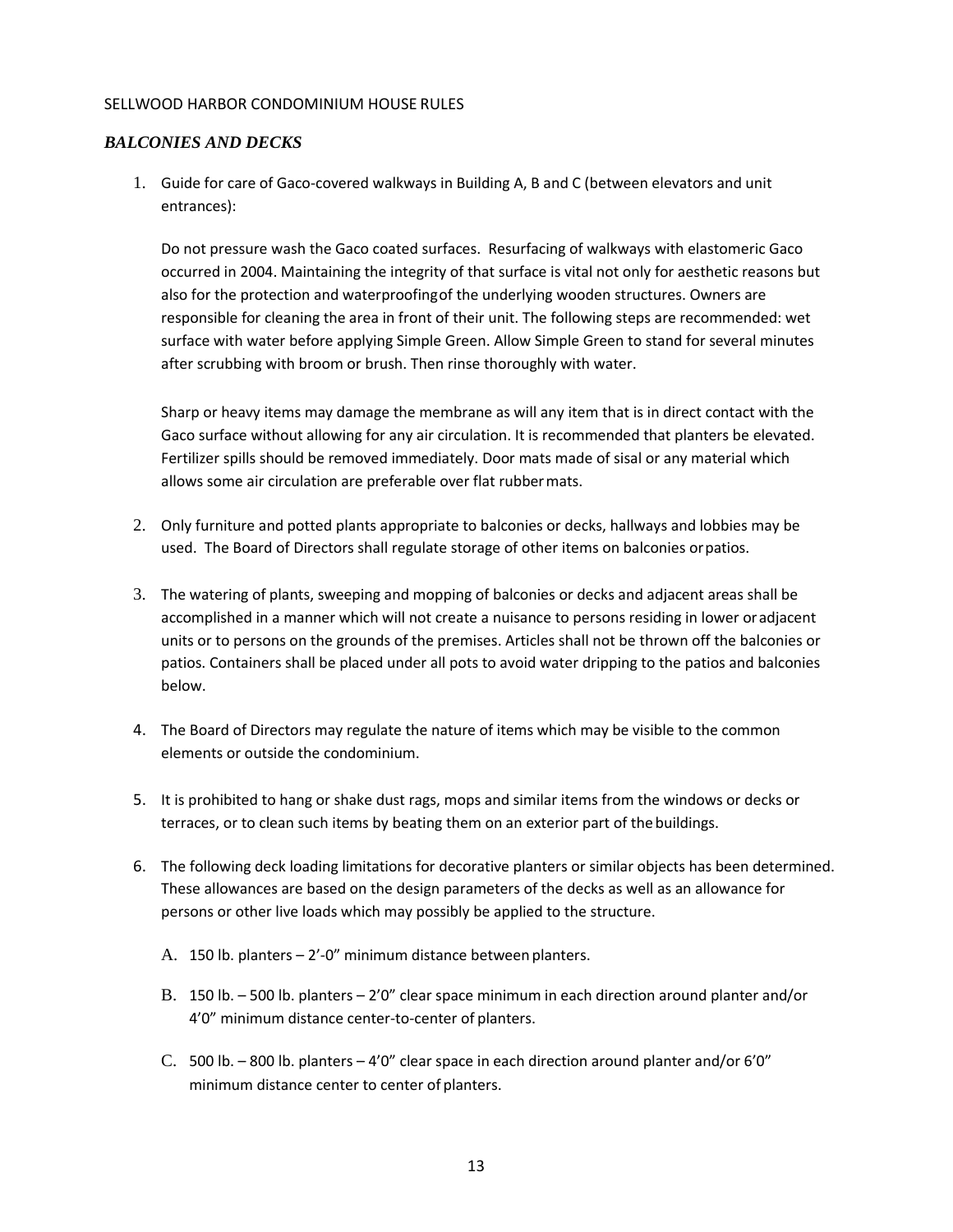#### <span id="page-13-0"></span>*FIREPLACES*

Wood fireplaces are not allowed.

#### <span id="page-13-1"></span>*BARBECUES, OPEN FIRES AND PATIO HEATERS*

#### **This section is a requirement of the Association's Insurance Carrier**

Gas and electric barbeques are allowed. They must be pulled away from the siding when in use. It is prohibited to have open fires, including charcoal barbecues in the units or on the decks and terraces.

Portable or installed patio heaters are prohibited.

#### <span id="page-13-2"></span>*DRIVING SPEEDS*

Vehicular traffic on or in the driveways shall be limited to five (5) MPH. The limit applies to all vehicles.

#### <span id="page-13-3"></span>*INSURANCE*

The Association's insurance policy does not cover the contents of your unit or personal liability. You should have a Condominium Unit Owner's insurance policy (HO6 Policy). If you do not have this insurance, we strongly urge you to contact your insurance immediately. See page 25 or to Sellwood Harbor Condominiums website for Owners Insurance letter.

Owners must require their tenants to carry a renter's policy for at least \$300,000 to protect the HOA policy in the event of damage.

- 1. Nothing shall be done or kept in any unit or in the common elements which will increase the rate of insurance on the building or contents thereof beyond that customarily applicable for residential use, without the prior written consent of the Association. No unit shall permit anything to be done or keep in his unit or common elements which will result in the cancellation of insurance on any building, or the contents thereof, or which would be in violation of any law or regulation of any governmental authority. No waste shall be left in the common elements.
- 2. The Board shall not be held responsible for personal property nor deliveries left in common areas and facilities or any place on the premises; nor for any article left with an employee.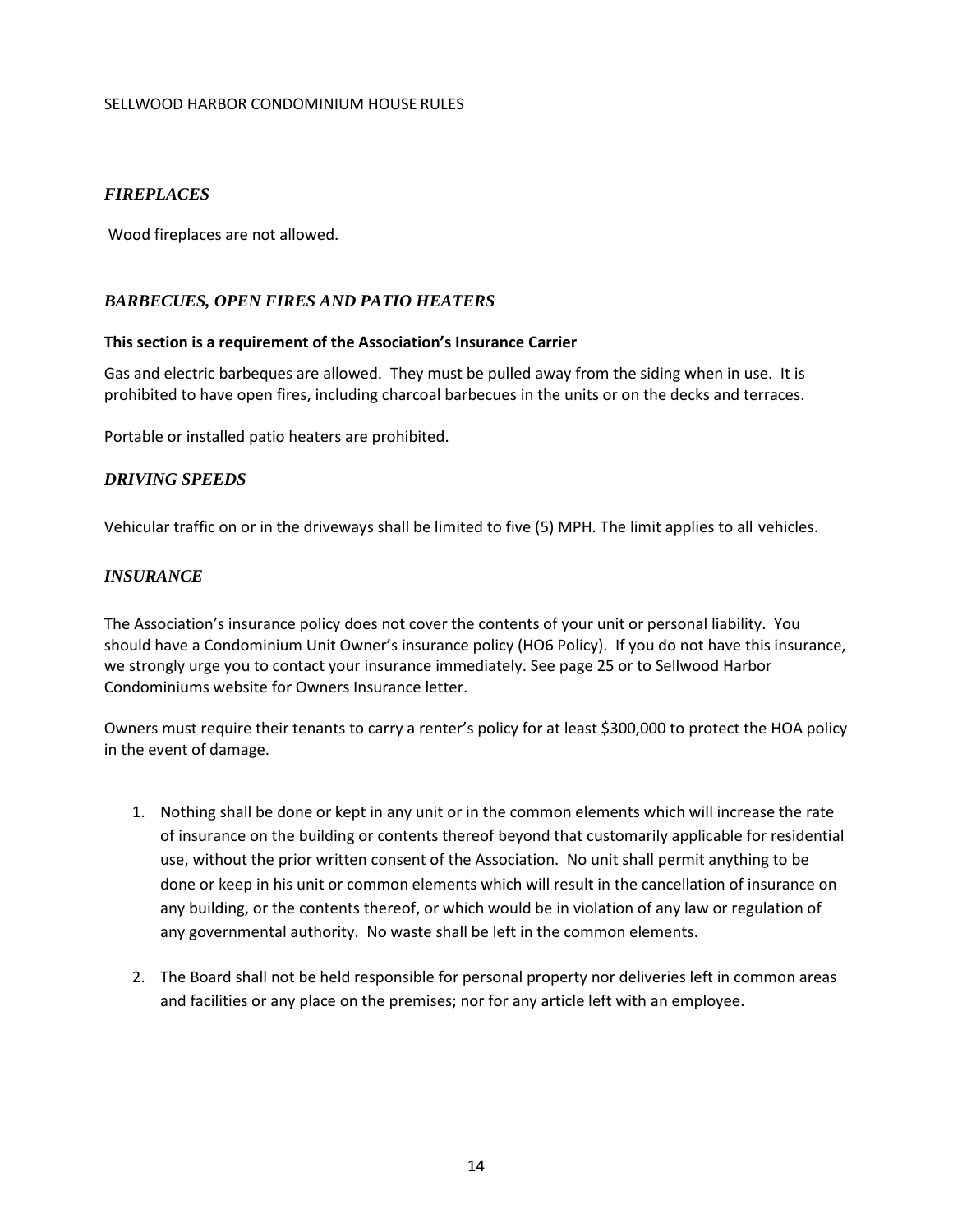#### <span id="page-14-0"></span>*LANDSCAPING*

Owners and Tenants must secure Board approval before planting or placing anything in the common areas outside their unit.

#### <span id="page-14-1"></span>*RECREATIONAL FACILITIES*

The common recreational facilities are provided for the use of the owners, guests and tenants. The Board shall post rules and regulations, setting out the hours the various facilities will be available and the conditions of use. Each unit owner, tenant or guest shall comply with such rules and regulations.

Please be courteous to other owners and their guests, recognizing the space is shared.

Owners may not reserve the pool for private parties. The clubhouse and adjacent patio may be reserved for parties up to 4 hours in duration. Set up and clean up are owners responsibility.

#### <span id="page-14-2"></span>*SWIMMING POOL*

- 1. Owners shall be present when guests are using the swimming pool.
- 2. There is no lifeguard on duty. Use pool at your own risk.
- 3. Anyone under the age of 14 must be accompanied by an adult.
- 4. Pool hours are from 6 AM to 10 PM daily.
- 5. Entrance gates are to remain closed at all times.

The following are prohibited:

- Glass or breakable containers
- Diving
- Running
- Smoking, e-cigarettes, vaping or recreational drug use
- Animals in the pool area or tethered to the pool fencing
- **Excessive noise**
- Inappropriate behavior
- Music, other than personal headphones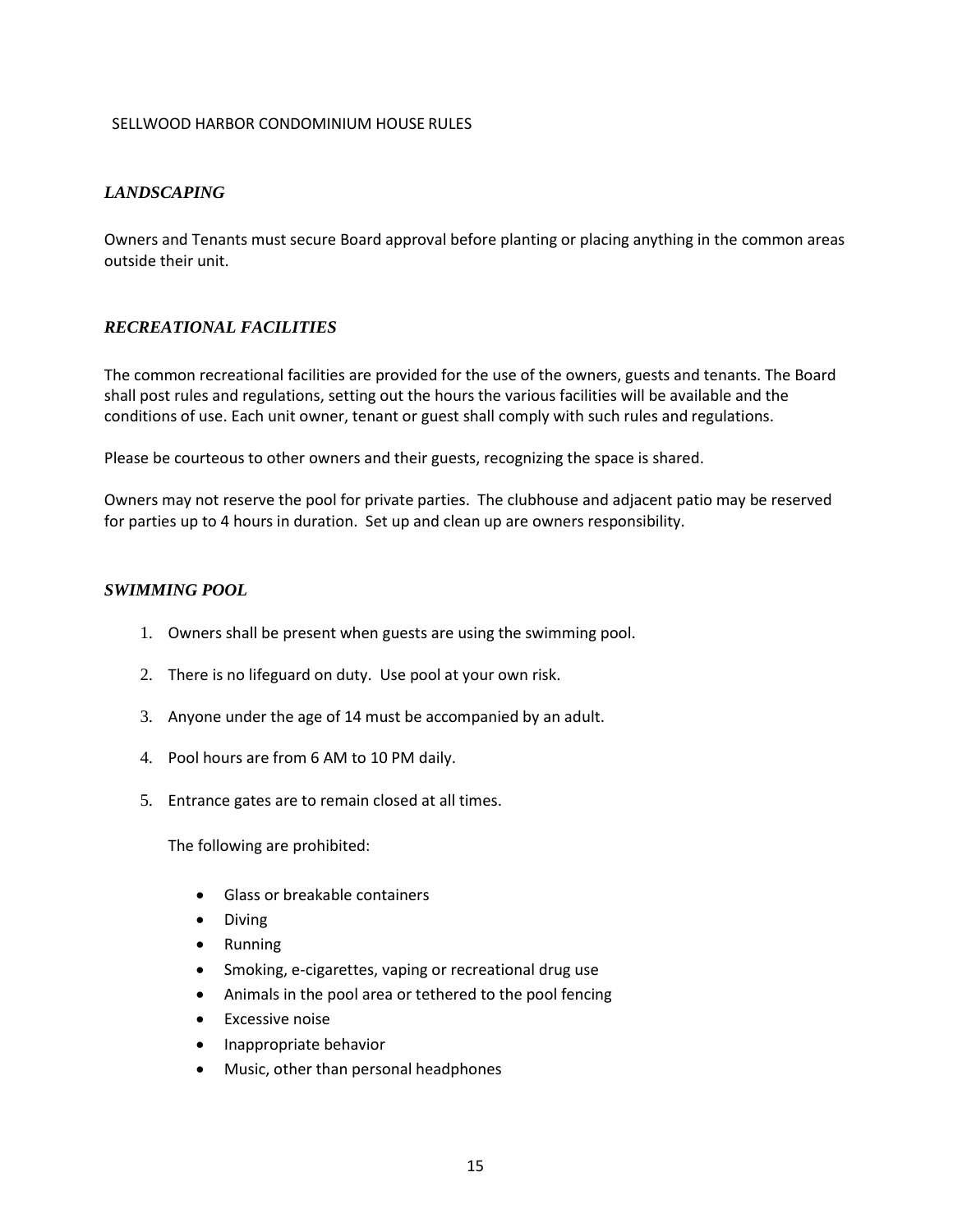#### <span id="page-15-0"></span>*TENNIS COURTS*

- 1. Owners must be on the Sellwood Harbor premises when their guests are using the tennis courts.
- 2. A sign-in book is provided and all users must sign in
- 3. Anyone under the age of 14 must be accompanied by an adult
- 4. Shoes must have non-marking soles
- 5. Lights are to be turned off and the door securely closed/locked on departure

#### <span id="page-15-1"></span>*FITNESS CENTER*

- 1. Owners must be on the Sellwood Harbor premises when their guests are using the fitness center.
- 2. Wipe equipment after each use
- 3. Turn heat, lights and fans off and secure/lock door upon departure

#### <span id="page-15-2"></span>*MISCELLANEOUS*

- 1. No smoking of any kind; including marijuana, e-cigarettes or vaping shall be permitted in the common areas.
- 2. No unit owner shall conduct or permit excessive noise or any musical instrument, operation of radio or television in a manner that disturbs the owner or occupants of any other unit.
- 3. Units shall be used for residential purposes.
- 4. Window coverings shall be of neutral color from the exterior to create an aesthetic and harmonious outer appearance of the community.
- 5. No unit owner may install awnings, air-conditioners, ductless systems or other projections to their unit withoutfirst obtaining the written consent of the Board, and an easement for installation of the unit in the common element.
- 6. BPM is not permitted to take care of private business of owners at any time. BPM is available to recommend vendors from a preferred list of vendors.
- 7. Except with the consent of the Board, no exterior lighting or noise making device shall be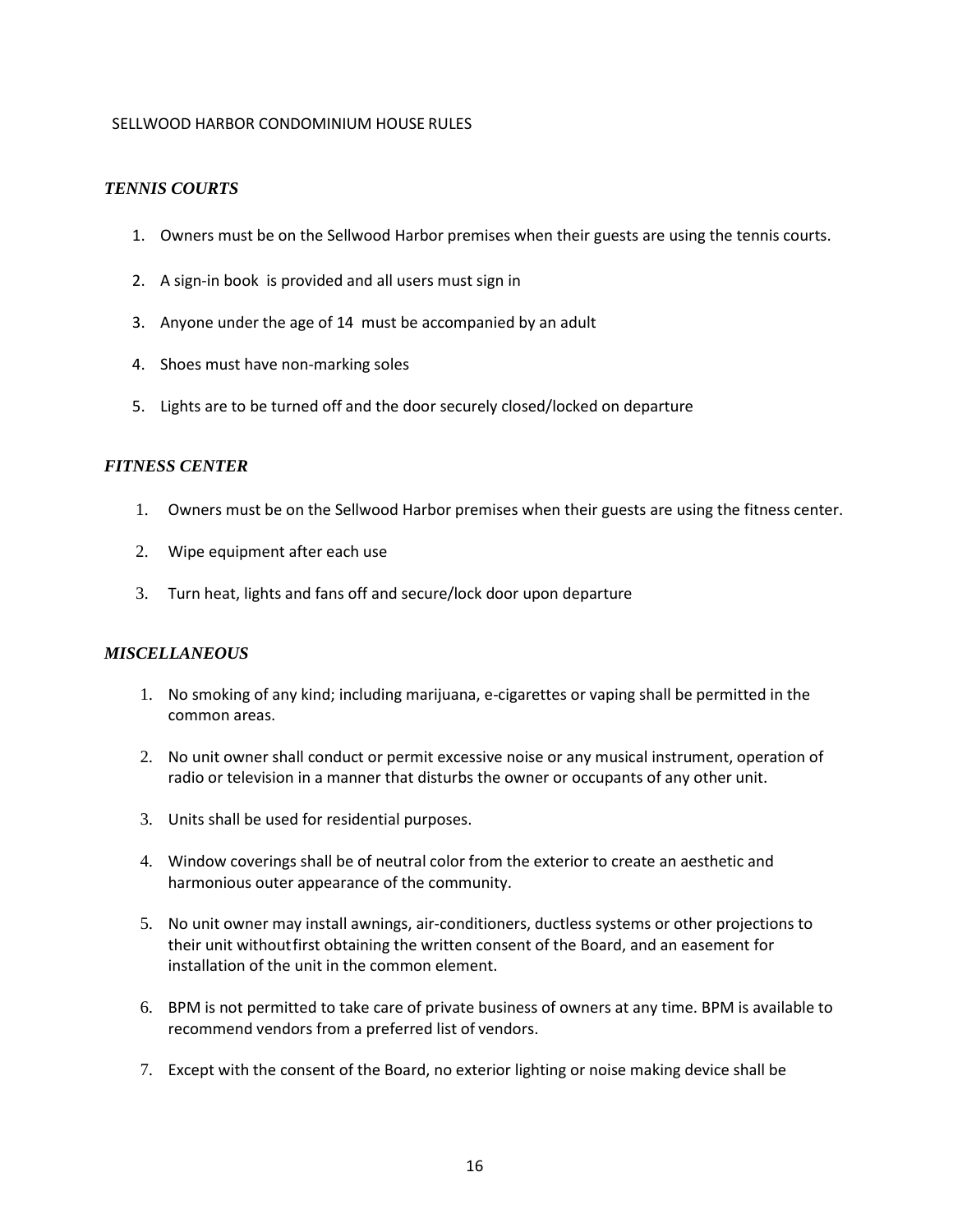installed or maintained on any unit.

- 8. No radio dishes or antennas shall be erected or maintained by an individual owner outsidethe physical confines of a unit unless authorized by the Board.
- 9. Maintenance personnel, the Board and BPM shall not be asked to do work within a unit, except in an emergency, which endangers other units, the safety of residents and guests or common or limited common elements and facilities.
- 10. Maintenance and repair of vents, including stove, dryer, bathroom fan, etc., is the responsibility of individual unit owners.
- 11. Owners are responsible for their own alarms.

#### <span id="page-16-0"></span>*PARKING*

- 1. The parking spaces designated as general common elements in the Declaration are intended for use of vehicles of the owners and their guests.
- 2. There will be no parking in areas marked "No Parking" or "Fire Lane". The Fire Marshal will assess significant fines for violation of these parking rules. If the Fire Marshal fines for a specific car, the fine will be passed on to the owner. Cars may be towed for violations at the owner's expense. The only persons authorized to call for a tow truck in these cases will be the Board Chair or his/her designee.
- 3. All vehicles must be operable and currently licensed at all times. No disabled vehicles may be parked in the parking lot beyond a seven (7) day period.
- 4. In the lower parking area, each unit is assigned two (2) specific spaces. Parking areas marked as Visitor Parking may be used for short term parking by a guest only.
- 5. There shall be no repairing or overhauling of vehicles in the garage area.
- 6. Parking behind cars in the parking garage is prohibited.
- 7. Car washing is prohibited in the community except in the designated area which is located in the lower garage between buildings A & B.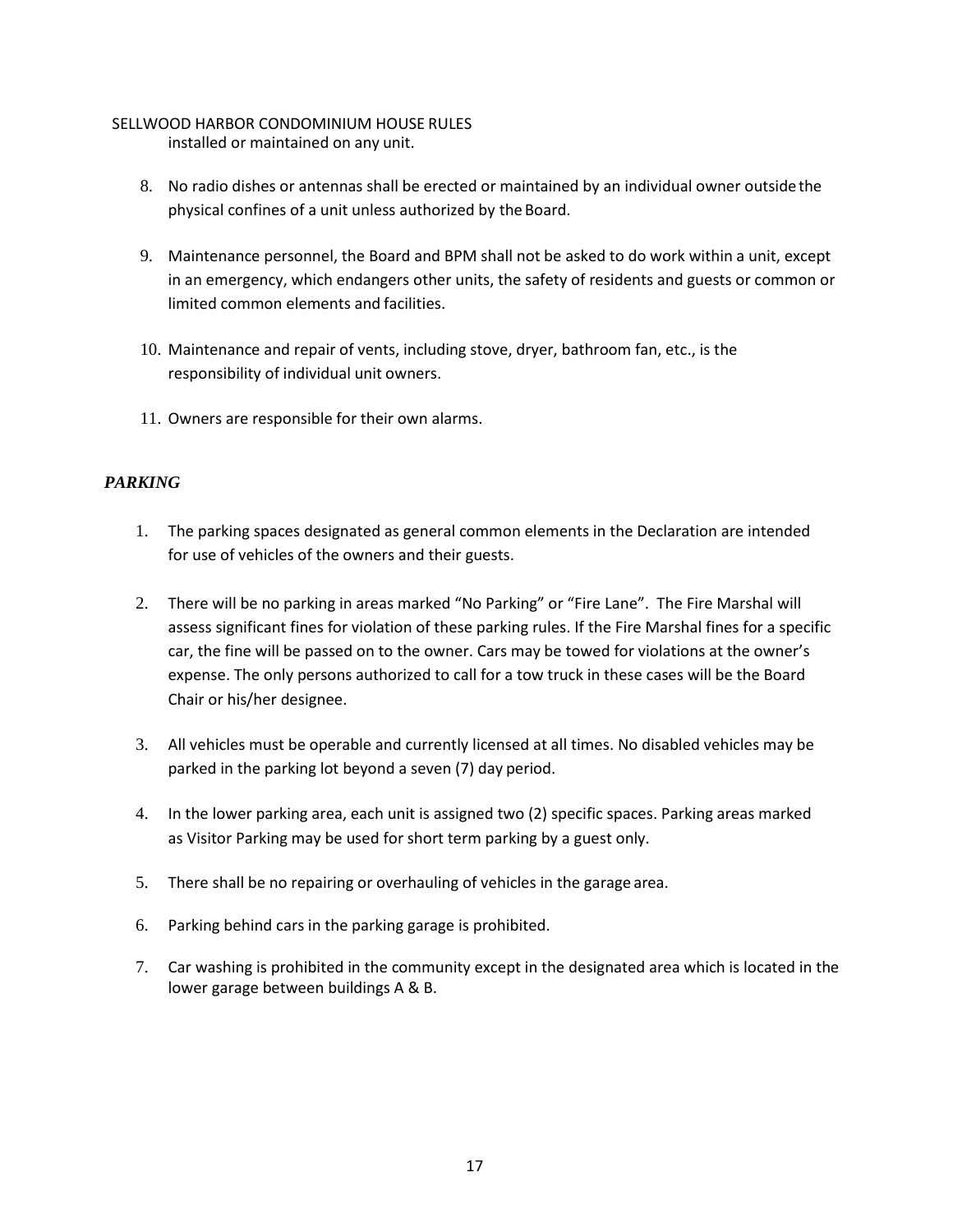#### <span id="page-17-0"></span>*RECREATIONAL VEHICLES*

Trailers, motor homes, campers, boat trailers or like recreational vehicles shall not be used for residential purposes, nor stored in the common elements, or on any roadways. Such vehicles may be parked in the north or south end parking lots for up to seven (7) days.

#### <span id="page-17-1"></span>*HOMEOWNER DUES*

- 1. Homeowner dues payments are due and payable on the FIRST of each month and will be considered delinquent if not received by the tenth (10<sup>th</sup>) of the month. A late fee charge of fifty dollars (\$50) will be levied against the unit owner for accounts past due as of the eleventh ( $11<sup>th</sup>$ ) of each month. This late fee charge will be treated in the same manner as a special assessment and/or maintenance fee charge and will be collectible through procedures established by the Board.
- 2. Owners will be given written notice of past due accounts. If accounts remain unpaid for a period of ninety (90) days, a notice of Lien will be given. If the account is not brought current withinten (10) days, a Lien will be filed against the unit owner for non-payment of maintenance fees, late fees, special assessments and/or fines. Owners will be responsible for costs incurredin connection with filing liens, judgments and/or foreclosures, including but not limited to, filing fees, recording costs, lien preparation, interest, attorneys and court costs. These costs will be treated as special assessments against the unit and must be paid prior to a Lien beingremoved.

#### <span id="page-17-2"></span>*LISTINGS, SHOWINGS AND ESTATE SALES*

Owner must notify BPM of realtor tour 72 hours in advance. Further showings must be by appointment only. There shall be public open houses allowed under the following conditions:

- 1. Only one open house is allowed each month
- 2. Homeowner reports name of listing agent and his/her contact information to BPM
- 3. Agent obtains fob from BPM against a deposit of \$100 (or owner loans fob)
- 4. Agent requests permission form BPM for an open house at least 72 hours in advance of date
- 5. One sign may be displayed at each of the two entrances, one at front entrance to unit, and, if needed, one directional sign.
- 6. Two agents must work the open house:
	- a. A person at the gate to screen, allow access and to give directions
	- b. A clipboard will be available for visitors willing to give contact information to the agent
	- c. The listing agent at the unit for sale

No sign of any kind shall be displayed to public view on or from any unit or the commonelements without prior written approval of the Board, except that: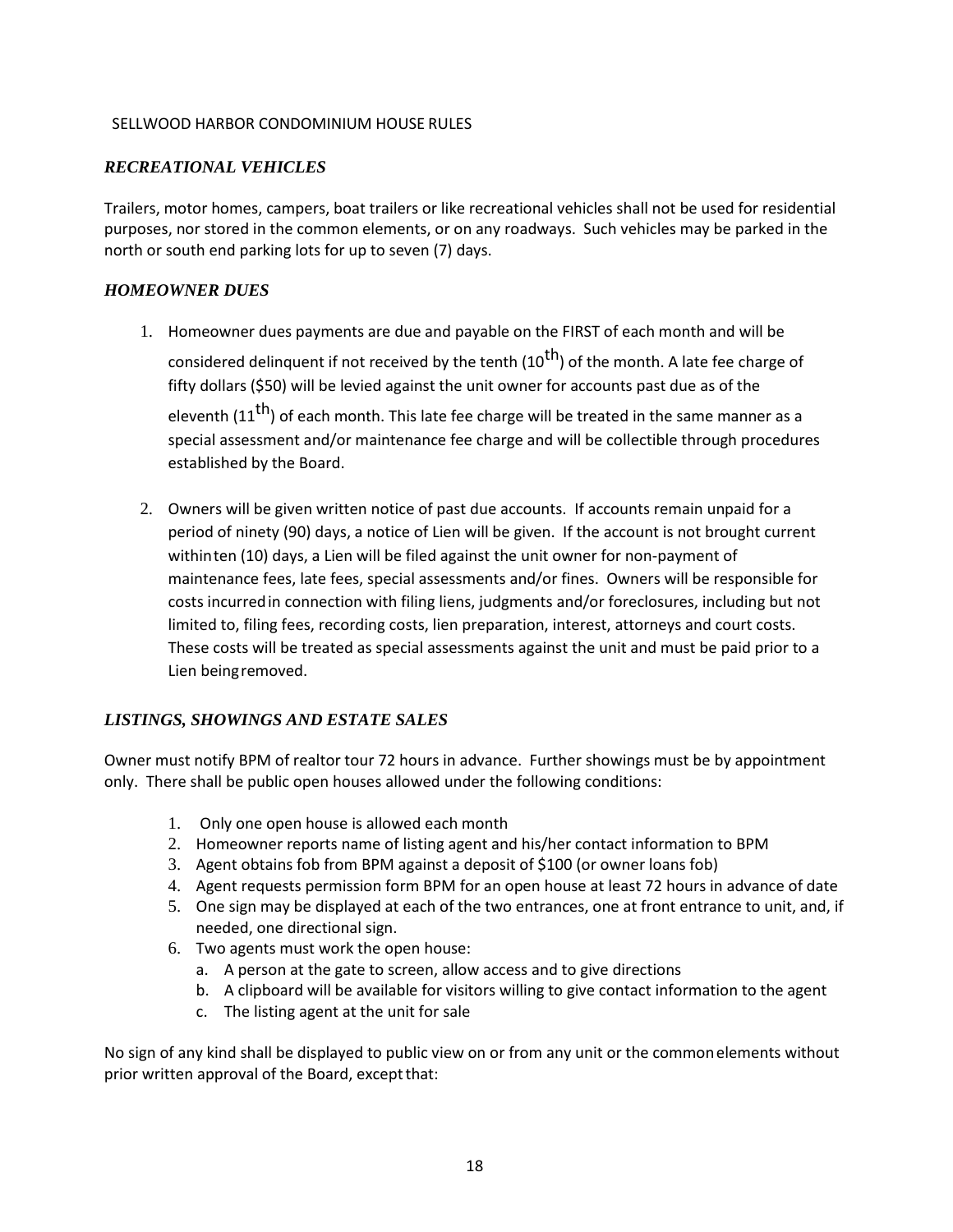- One sign may be displayed at each of the entrances.
- Additional directional signs may be displayed during the realtor tour only.
- For rent signs cannot be displayed at any time.
- Estate sales and garage sales are not permitted.

#### <span id="page-18-0"></span>*ADDITIONS OR CHANGES TO UNIT*

Board approval is required of all major changes or additions to units or limited common elements assigned to the unit and must submit plans to the Architectural Review Committee (ARC) via Management Company. Major remodels that exceed \$50,000 in cost shall also require a named general contractor, licensed and bonded, submitted with ARC. Requests should be made at least 45 days before the anticipated project start date. The ARC will work with the Association's building consultant as needed. The costs of the consultant are the responsibility of the requesting homeowner. A project cannot begin until the ARC review is completed and approved.

Additions or changes to a unit that require ARC approval include but are not limited to:

- 1. Penetration of the building exterior or alterations that change the exterior appearance such as antennas, satellite dishes, awnings/sunscreens, and watering systems.
- 2. Any change that may impact sound transmission\*, affect common service elements, or alter the structural integrity of the building.
- 3. HVAC, plumbing, electrical, gas.
- 4. Any change requiring building/construction permits.

#### <span id="page-18-1"></span>*\*SOUND PROOFING*

- 1. It is imperative that any structural changes to units affecting walls, floors and ceilings take into consideration soundproofing.
- 2. Units located on the second and third floor of Buildings A, B and C are required to provide sound proofing when installing new flooring materials which meet the minimum standards adopted by the Board.
- 3. All units are required to provide soundproofing in walls that adjoin other units.
- 4. It is the intent of this rule that sound transmission between units be improved in every possible situation when units are being refurbished. This is especially important if you are adding tile,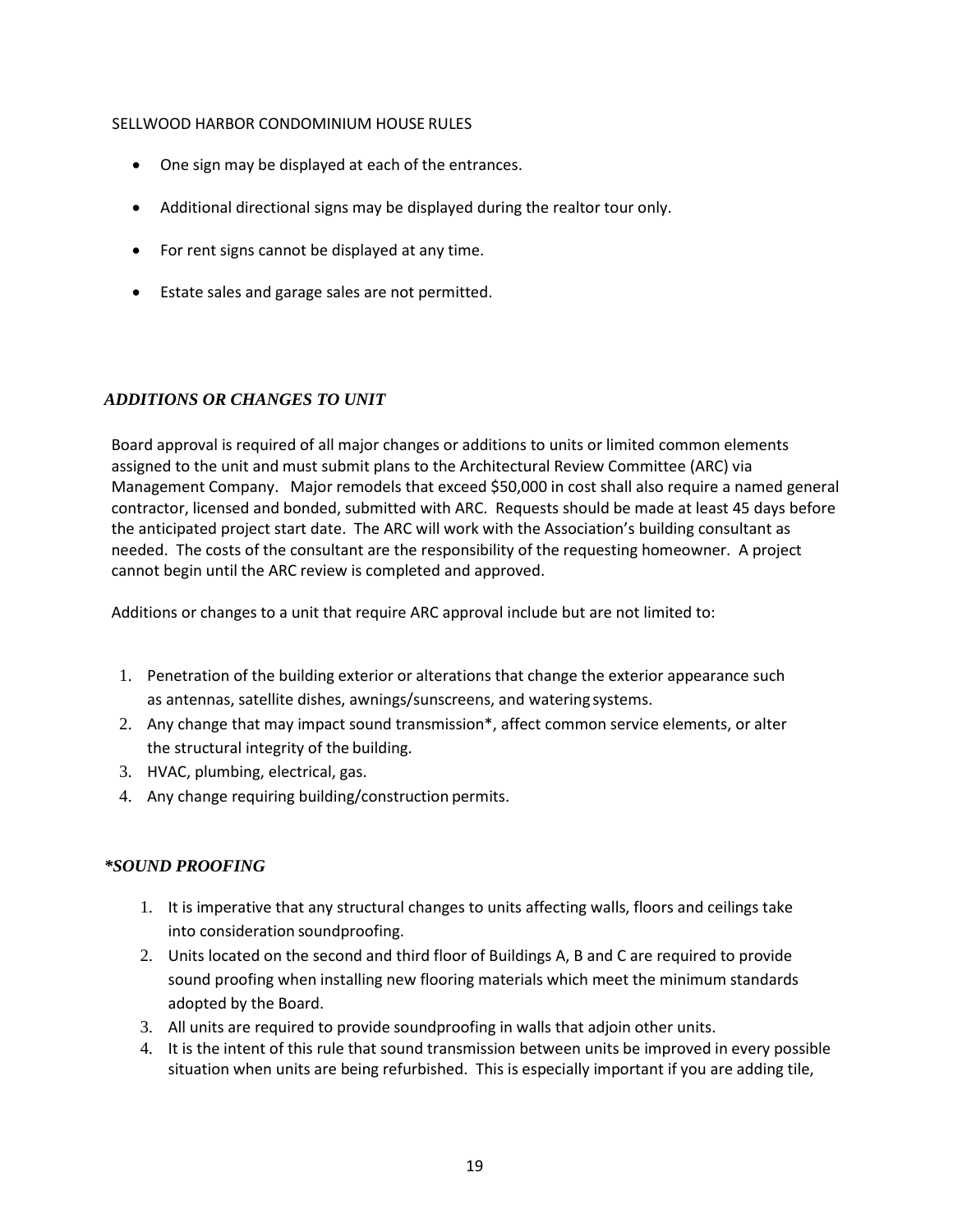#### SELLWOOD HARBOR CONDOMINIUM HOUSE RULES marble or wood flooring materials.

Work such as decorating, interior painting, papering or minor repairs do not require ARC approval.

#### **Once application is approved the homeowner is responsible for the following:**

#### <span id="page-19-0"></span>*CONTRACTOR SCHEDULING*

- 1. Owners must inform BPM of their contractor's schedule.
- 2. Working hours shall be between 8 AM and 5PM, Monday through Friday.
- 3. The owner is responsible for coordinating and/or providing access to all contractors performing work on their behalf with BPM.
- 4. Smoking and vaping is not allowed on property in the common area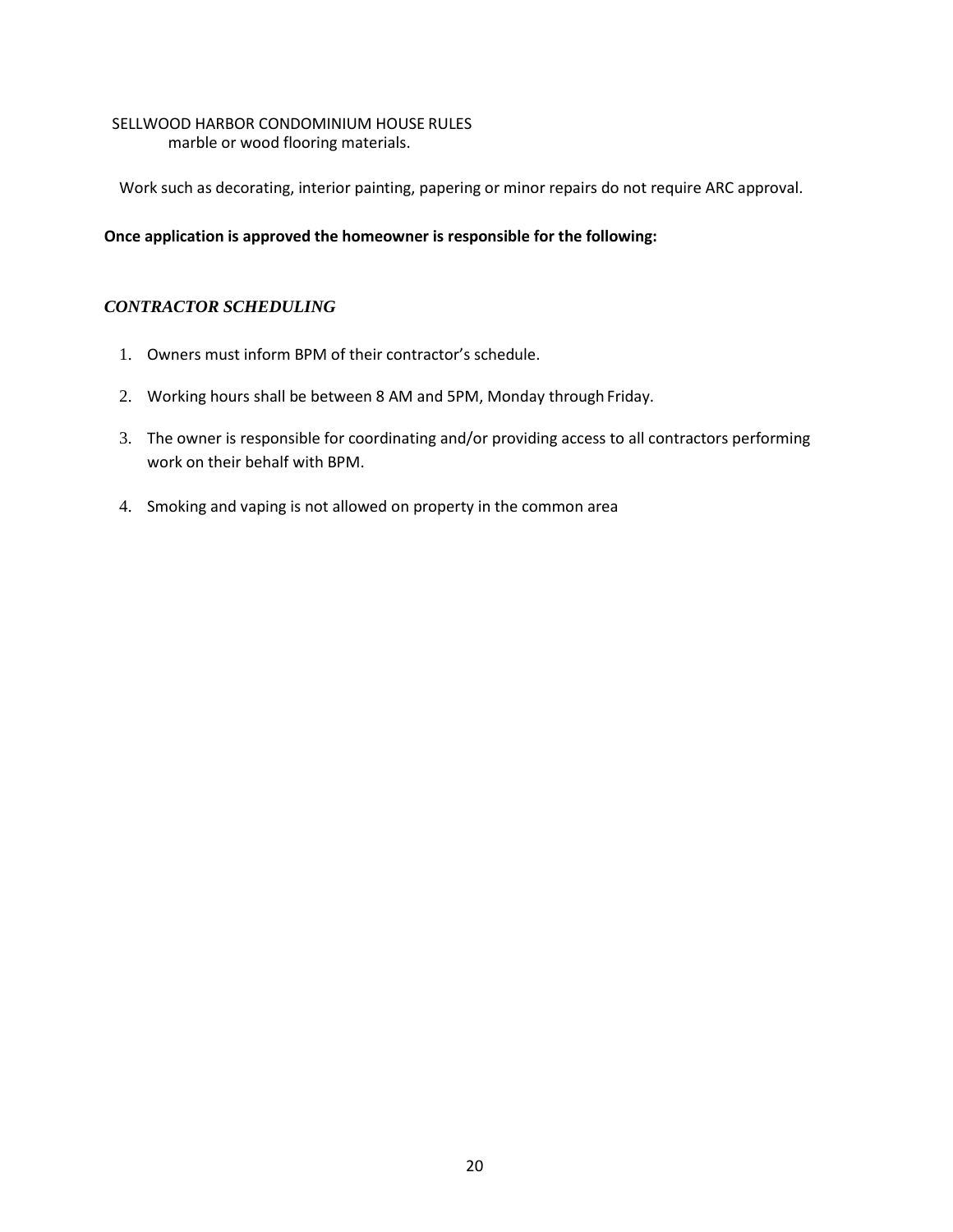#### <span id="page-20-0"></span>*LICENSES, BONDING AND INSURANCE*

The owner is responsible for providing to the Association certification that all contractors are currently licensed, bonded and insured in order to meet the standards set forth by the State of Oregon. Owner and contractor shall be responsible for ensuring all contractors and/or employees observe OSHA requirements.

#### <span id="page-20-1"></span>*CONTRACTOR PARKING*

- 1. Owner must obtain vendor parking permits through BPM and permit shall be displayed on dashboard of vehicle at all times while on site working.
- 2. All vendors and contractors must park in the area designated on site in the north and south parking lots.

#### <span id="page-20-2"></span>*DEBRIS REMOVAL*

- 1. BPM shall designate the area for drop box placement.
- 2. Contractors are responsible for providing their own drop box, if necessary, and for removing all construction materials from the project. The contractor must not use the garbage areas provided by the Association at any time.

#### <span id="page-20-3"></span>*UTILITIES*

- 1. Contractors may only use the power source located within the unit on which they are working. They are not to utilize any of the power sources of the common elements.
- 2. Owners are responsible for providing contractors access to restrooms.

#### <span id="page-20-4"></span>*CLEAN UP*

- 1. Contractors are responsible for monitoring their crews and any of their subcontractors on a daily basis to ensure common elements are kept clean and free of any construction debris.
- 2. Carpets in the common area are to be protected during constructionactivities.